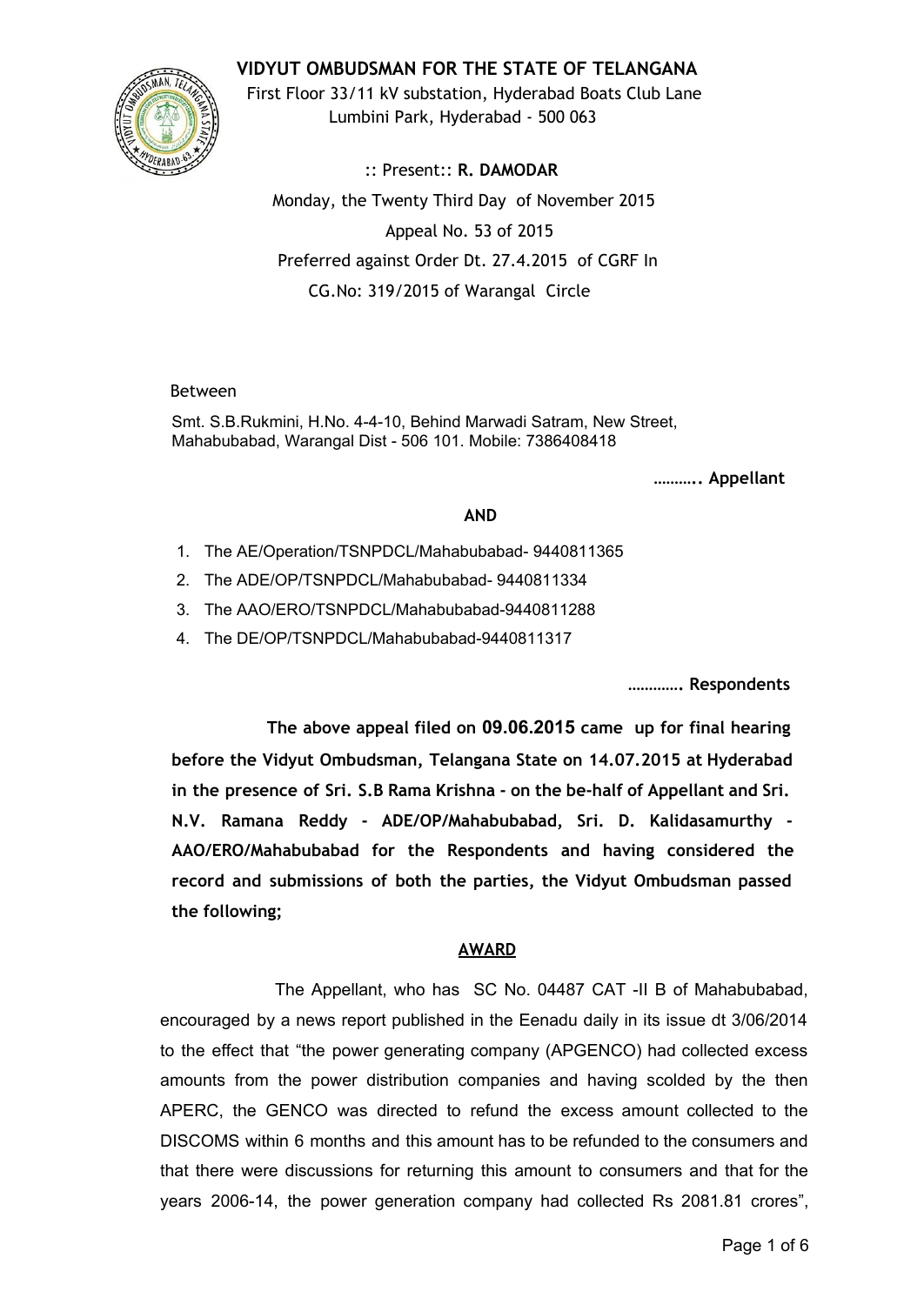lodged a complaint with CGRF seeking refund of FSA charges collected on SC No. 04487 Category II B by means of an adjustment of Rs 50,000/- into the account of SC No. 1588 Cat I of Mahabubabad. The Respondent No. 3 AAO/ERO/Mahabubabad submitted before CGRF that there was no provision to adjust FSA amount, unless specific orders are received from his higher authorities.

2. The 2nd Respondent submitted a report dt. 11.3.2015 to the effect that the Appellant submitted a representation 20.4.2013 requesting for cancellation of SC No. 460104487 Category II of Mahabubabad duly collecting total arrears, with a request to transfer the balance deposit amount to SC No. 14601 01588, Cat I of Mahabubabad. He stated that accordingly, the AAE/OP/Mahabubabad Town submitted a proposal for dismantlement of SC No. 4601 04487, Category II of Mahabubabad, transfer of the cable pole rental charges to SC No. 14601 19662 Category II of Mahabubabad town and issue of no due certificate.

3. The 2nd Respondent submitted that this recommendation for dismantlement has been processed. He further stated that the Appellant claimed that an amount of Rs 50,000/ was collected as FSA on SC No. 4601 04487 Category II B of Mahabubabad town and requested the Respondents to adjust this amount to SC No. 14601 01588 Cat I of Mahabubabad town. R2 further pleaded that there is no provision to adjust FSA amount based on newspaper publication.

4. The CGRF, on consideration of the material on record, opined that the FSA would be included/adjusted in the CC bills as per the orders issued by ERC from time to time and therefore, CGRF has no power to intervene in the matter. By so holding, the CGRF disposed the Appeal by orders dt. 27.04.2015 without going into the reasons leading to the publication of the news item in the Telugu daily.

5. Aggrieved and not satisfied with the impugned orders, the Appellant preferred the present Appeal, claiming similarly as she did before the CGRF that no orders have been passed by CGRF on her complaint.

6. After disposal of the complaint by CGRF, the AAE/OP/Mahabubabad recommended to the 3rd Respondent for dismantling the service and issue of No Due Certificate, apart from pole charges transfer to another service connection as requested by the Appellant. The Appellant had addressed the Respondent No.1 vide her representation dt. 20.4.2013 stating that her son sustained loss in the cable TV business and sold it to another person from Hanamkonda and therefore, she wanted dismantlement of SC No. 4487, Category II standing in her name and requested that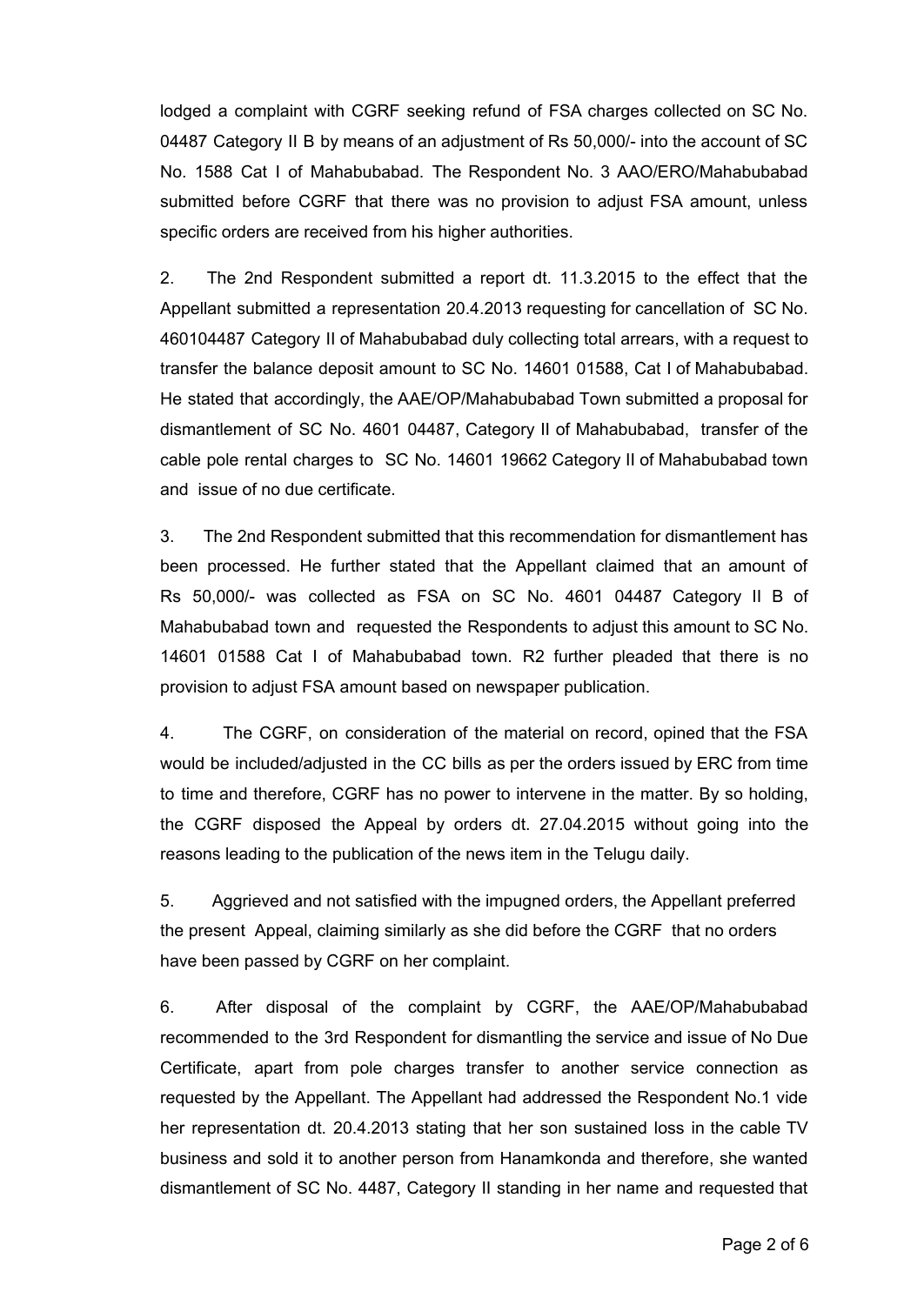any dues or outstanding amounts on this service connection be transferred to her household Service Connection No. 1588 Cat I.

7. The 2nd Respondent submitted a report in this Appeal to the effect that as requested by the Appellant, the service connection No. 4601 04487 was dismantled and the balance security deposit amount of Rs 2658/- was adjusted to her domestic connection No. 14601 01588 in the month of May, 2013. He further stated that FSA was collected from time to time as per the orders issued by the APERC and these orders are available in the website of APERC. He submitted a chart stating that from April, 2008 to March 2012, the FSA charges were collected on the basis of consumption in SC No. 4601 04487 from the month of July, 2010 to May, 2013 amounting to Rs 43,587/89 and no advance FSA charges were collected as claimed by the Appellant. He stated that a review of FSA CHARGES is possible only by the orders of the ERC.

8. On the basis of the representation of the Appellant and the news item printed in the Eenadu daily, this office addressed a letter to ERC seeking information about any direction given by APERC on or before 3.6.2014 to the DISCOMS for refund of FSA in view of excess collection of FSA against the directions of APERC as disclosed in the newspaper item.

9. The Secretary, TSERC through his response stated that the Commission has passed an order in OP No. 27 of 2006 and OP No. 4 of 2007 for the FY 2006-07 to 2008-09 and as per this order, AP DISCOMS have to pay Rs 715.67 Crs to APGENCO, which is the difference between the amount allowed in the respective Retail Supply Tariff Orders and the amount allowed in the orders in the OPS. It was further stated in the orders that the DISCOMS and GENCO have to verify the actual amount paid to APGENCO and after ascertaining the amount, the balance amount has to be paid.

10. The Secretary, TSERC further stated similarly that in OP No. 15 of 2009 for the period FY 2009-10 to 2013-14 ERC passed an order against DISCOMS directing them to pay Rs 2081.81 Crores to APGENCO which is the difference between the amount allowed in the respective Retail Supply Tariff Orders and the amount allowed in the order in the OP. It is further stated in the orders that the DISCOMS and GENCO have to verify the actual amount paid to APGENCO and after ascertaining the amount due, the balance amount has to be paid.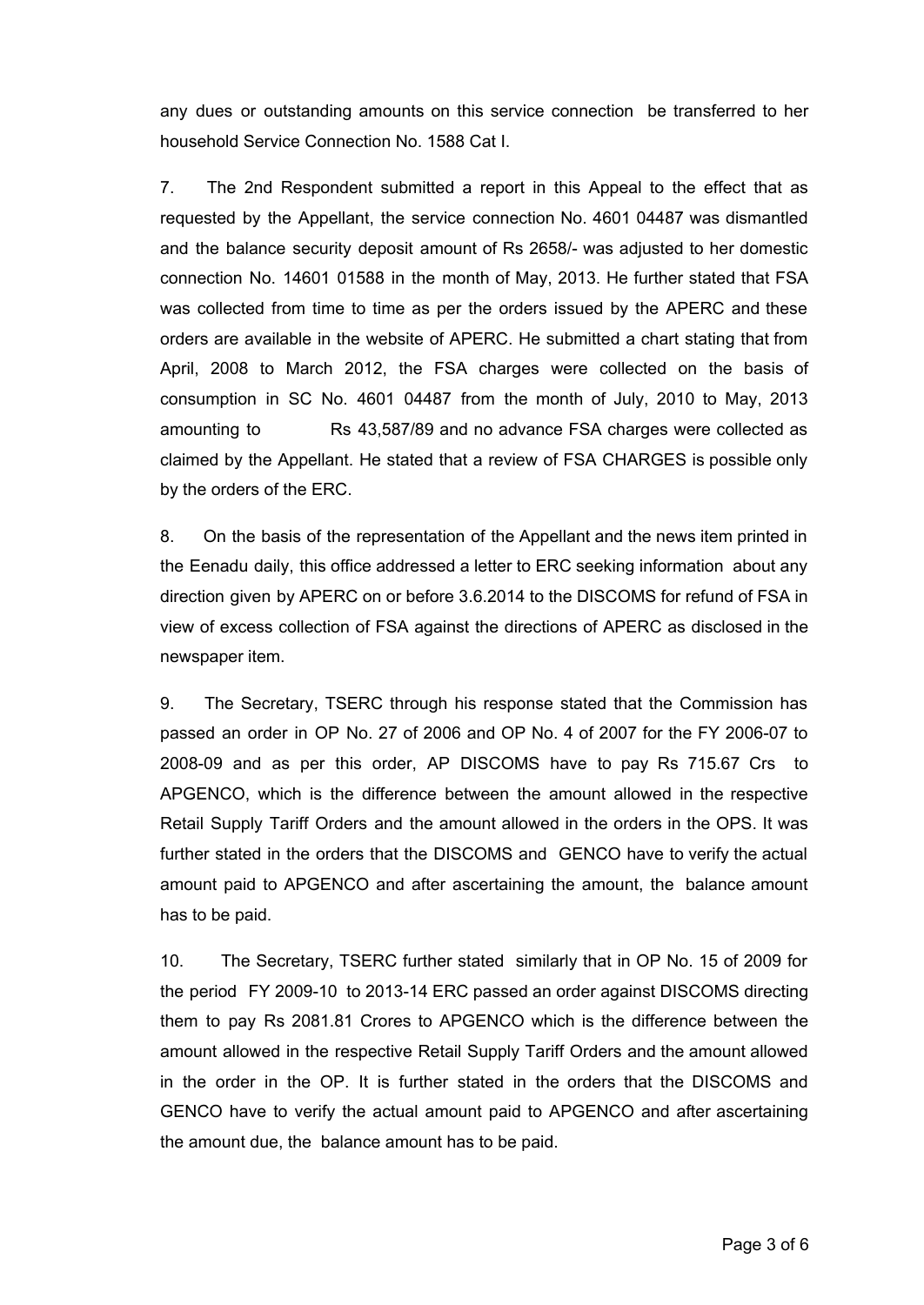### **ARGUMENTS HEARD**.

11. There was no scope for mediation in the matter, as the Respondents have no power over decision on the dispute in this case.

12. The following issues arise for determination:

- I. Whether the Appellant is entitled to refund of FSA of Rs 50,000/- / 43,587.89 ps collected on her SC No. 4601 04487 CAT II for transferring the amount to the credit of her domestic SC No. 14601 01588?
- ii. Whether the newspaper item can be a ground to direct the Respondents to refund the FSA amount to the Appellant?
- iii. Whether the impugned orders are liable to be set aside.

## **ISSUES 1 TO 3**

13. The Appellant claims to have SC No. 04487 Cat II B in which her son was running a cable tv business, and when he suffered losses, her son sold the business to another person, leading to the Appellant seeking dismantlement of the Service Connection and making a request to the Respondents to adjust an amount of Rs 50,000/ stated to be the amount representing FSA collected and credit the amount to her domestic service connection No. 1588 Category I of Mahabubabad. The Respondents claimed that unless there is an order from the ERC regarding imposition or withdrawal of FSA, they have no power to act on the issue of FSA, much less based on a newspaper item published in Eenadu newspaper dt. 3.6.2014.

14. The Respondents claimed that they have not collected any advance FSA for consideration of refund of the amount and that they have collected FSA on the service connection in question for the years  $2008-09$  to  $2011-12$  (upto March,  $2012$ ) amounting to Rs 43,587/ from July, 2010 to September, 2014.

15. The DISCOMS, as rightly claimed by the Respondents, have no power to either collect FSA for any period or refund the amount, without specific directions from the ERC.

16. As far as the newspaper item published is concerned, the response of ERC is that for the years 2006-07 to 2008-09, the APERC has passed an order in OP No. 27 of 2006 and for the FY 2006-07 to 2008-09, an order in OP No. 4 of 2007 and as per these orders AP DISCOMS have to pay Rs 715.67 Crs to APGENCO which is the difference between the amount allowed in the respective Retail Supply Tariff Orders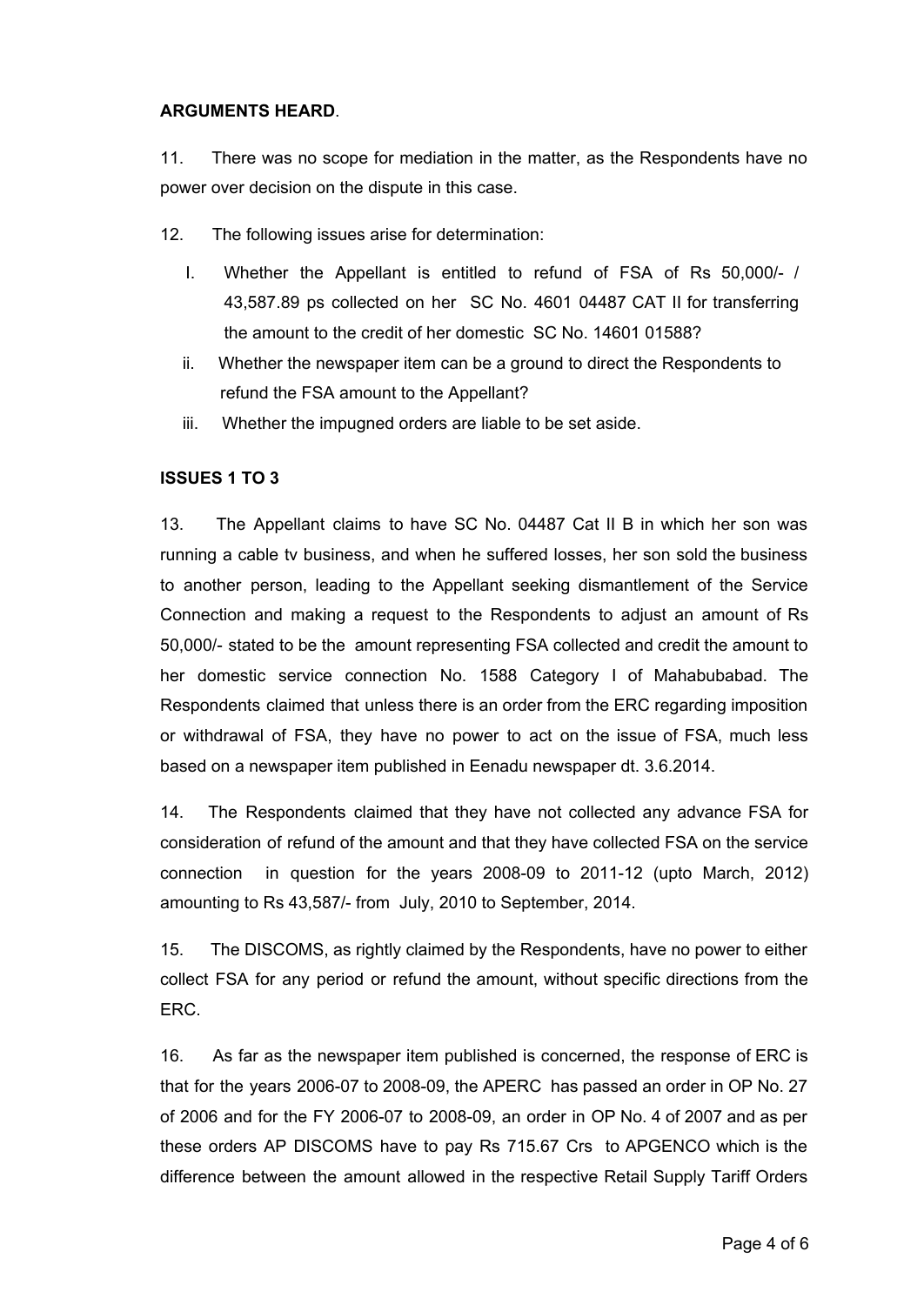and the amount allowed in the order in the OP. It was further stated in the orders that the DISCOMS and GENCO have to verify the actual amount paid to APGENCO and after ascertaining the amount the balance amount paid has to be paid to APGENCO.

17. The news report in question discloses as if APGENCO had collected 2081.81 crores from the DISCOMS additionally and that APERC directed APGENCO to refund this amount to DISCOMS. Obviously this amount was presumed to have been collected from the consumers, without any authority. The newspaper report is misleading in the sense that as per the response of the ERC, it was the DISCOMS which were directed to pay Rs 715.67 Crores for the FY 2006 - 07 to 2008-09 and Rs 2081.81 crores for the FY 2009-10 to 2013-14 to APGENCO by way of orders passed in OP'S 27 of 2006, 4 of 2007 and in OP No. 15 of 2009. The newspaper report, it is clear from the response of ERC is totally misleading and without any basis, leading to misunderstanding of the facts by everybody including the consumers. Thus merely on the basis of newspaper item published, there could be no order for refund, without any support from the order of ERC in the present case.

18. The grievance of the Appellant that APERC has directed APGENCO to refund the huge amount to DISCOMS, who would have collected these amounts by way of FSA charges illegally, is not based on proper understanding of the facts. It is clear that the Appellant was misled by the newspaper report, which misinterpreted the orders passed by the APERC in the OP'S by exercising jurisdiction under Sec 62 of the Electricity Act, 2003.

19. In view of the aforementioned discussion, it is clear that the Appellant is not entitled to refund of FSA charges as claimed by her and it is also clear that the Respondents have no authority either to impose or withdraw FSA charges collected without authorisation from ERC.

20. CGRF, without trying to enquire into the veracity of the newspaper report relied on by the Appellant, passed the impugned orders leading to a grievance to the Appellant that her complaint was not addressed by the CGRF properly, which claim has substance.

21. The issues 1 to 3 are answered accordingly.